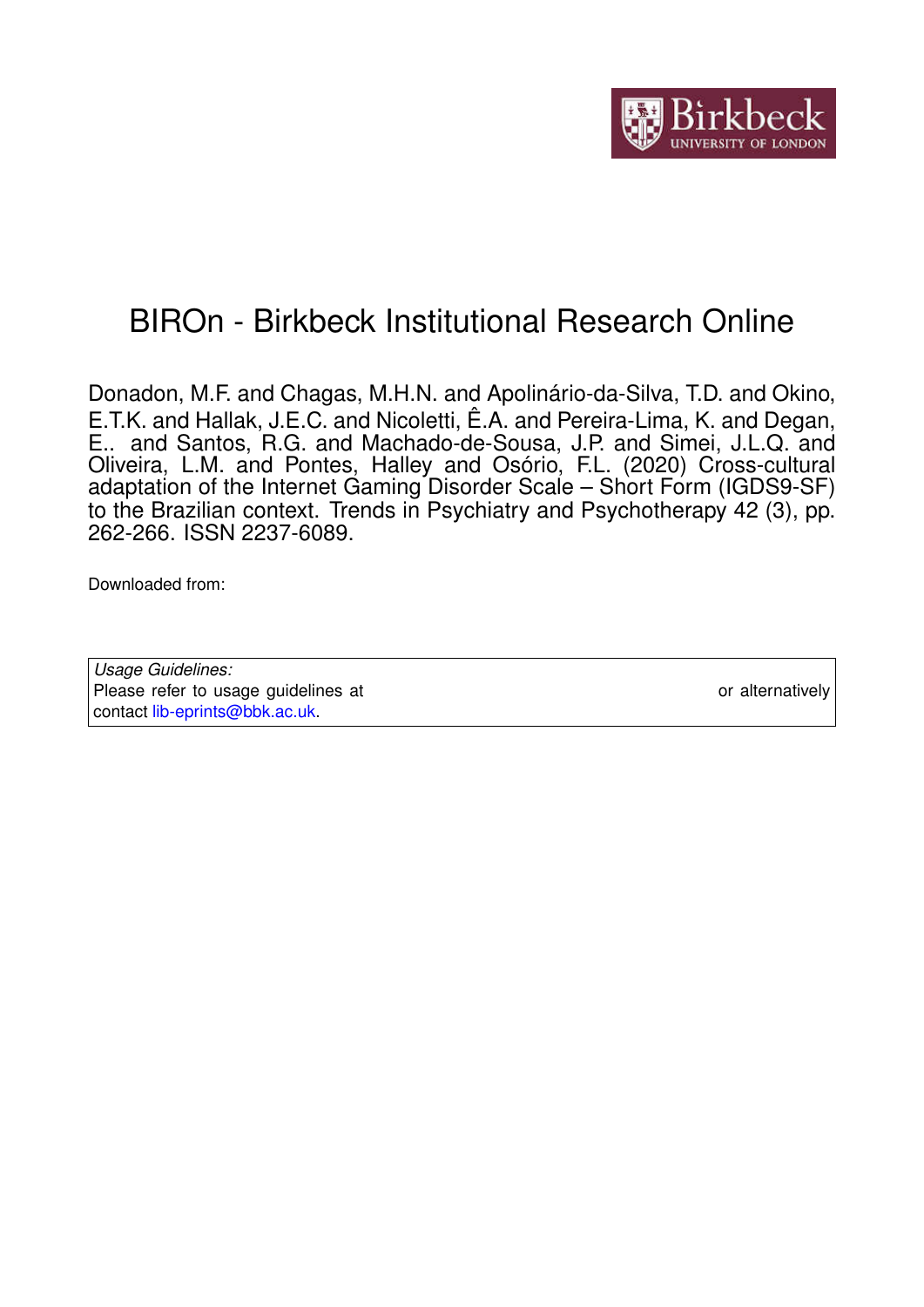

# **Cross-cultural adaptation of the Internet Gaming Disorder Scale – Short Form (IGDS9-SF) to the Brazilian context**

Mariana F. **Donadon**,<sup>1</sup> Marcos H. N. **Chagas**,<sup>2</sup> Thiago D. **Apolinário-da-Silva**,<sup>1</sup> Erika T. K. Okino,<sup>3</sup> Jaime E. C. **Hallak**,1 Êdela A. **Nicoletti**,4 Karina **Pereira-Lima**,[5](https://orcid.org/0000-0003-4313-743X) Edson A. **Degan**, R[afae](https://orcid.org/0000-0001-8020-7623)l G. **Santos**,1 João Paulo Machado-de-Sousa,<sup>[1](https://orcid.org/0000-0003-1396-555X)</sup> João L. Q. Simei,<sup>1</sup> Lucas M. Oliveira,<sup>1</sup> Halley M. Pontes,<sup>6,7</sup> Flávia L. Osório<sup>1</sup> O

#### **Abstract**

**Introduction:** The Internet Gaming Disorder Scale – Short Form (IGDS9-SF) assesses the severity, harmful effects and/or consequences of excessive online and offline gaming. Its conciseness and theoretical foundations on current diagnostic criteria of gaming disorders make it a useful resource for clinical and screening settings.

**Objective:** To describe the process of cross-cultural adaptation of the IGDS9-SF to the Brazilian context.

**Methods:** The cross-cultural adaptation involved the steps of independent translation of the instrument, synthesis version, back-translation, pre-test and elaboration of the final version. Content validity assessment was conducted by a multidisciplinary committee of experts and consisted of both a quantitative analysis (calculation of content validity coefficients – CVC) and a qualitative analysis (assessment of the experts' comments and suggestions). The pre-test sample consisted of 30 gamers with variable sociodemographic characteristics.

**Results:** The cross-cultural adaptation of the scale followed the proposed protocol, and the CVC was satisfactory ( $\geq 0.83$ ) for all the structures and equivalences assessed. Most of the suggestions made by the experts were accepted (mainly adjustments and language standardization). The gamers who participated in the pre-test judged the scale easy to understand and did not suggest changes.

**Discussion:** The Brazilian version of the IGDS9-SF showed adequate content validity and is available for researchers and clinicians, as well as for the investigation of additional psychometric characteristics. **Keywords:** Gaming disorder, internet, scales, cross-cultural adaptation, psychometrics, IGDS9-SF.

## **Introduction**

Internet gaming disorder (IGD) can be characterized as a dysfunctional, recurrent and/or problematic pattern of using both online and/or offline video games.<sup>1-3</sup> More recently, the associated outcomes of dysregulated and disordered gaming have drawn attention from the clinical-scientific community, culminating in the inclusion of this condition as a tentative disorder in the 5th revision of the Diagnostic and Statistical Manual of Mental Disorders (DSM-5).3

Submitted Apr 16 2019, accepted for publication Dec 04 2019.

<sup>&</sup>lt;sup>1</sup> Departamento de Neurociências e Ciências do Comportamento, Faculdade de Medicina de Ribeirão Preto, Universidade de São Paulo (USP), São Paulo, SP, Brazil. <sup>2</sup> Departamento de Gerontologia, Centro de Ciências Biológicas e da Saúde, Universidade Federal de São Carlos (UFSCAR), São Carlos, SP, Brazil. <sup>3</sup> Departamento de Psicologia, Faculdade de Filosofia, Ciências e Letras de Ribeirão Preto, USP, São Paulo, SP, Brazil. <sup>4</sup> Centro de Terapia Cognitiva (CTC), Veda, São Paulo, SP, Brazil. <sup>5</sup> Departamento de Psiquiatria e Psicologia Média, Universidade Federal de São Paulo (UNIFESP), São Paulo, SP, Brazil. <sup>6</sup> School of Psychological Sciences, University of Tasmania, Hobart TAS, Australia. 7 The International Cyberpsychology and Addictions Research Laboratory (iCARL), University of Tasmania, Launceston, TAS, Australia.

**Suggested citation:** Donadon MF, Chagas MHN, Apolinário-da-Silva TD, Okino ETK, Hallak JEC, Nicoletti EA, et al. Cross-cultural adaptation of the Internet Gaming Disorder Scale – Short Form (IGDS9-SF) to the Brazilian context. Trends Psychiatry Psychother. 2020;42(3):262-266. http://dx.doi.org/10.1590/2237- 6089-2019-0032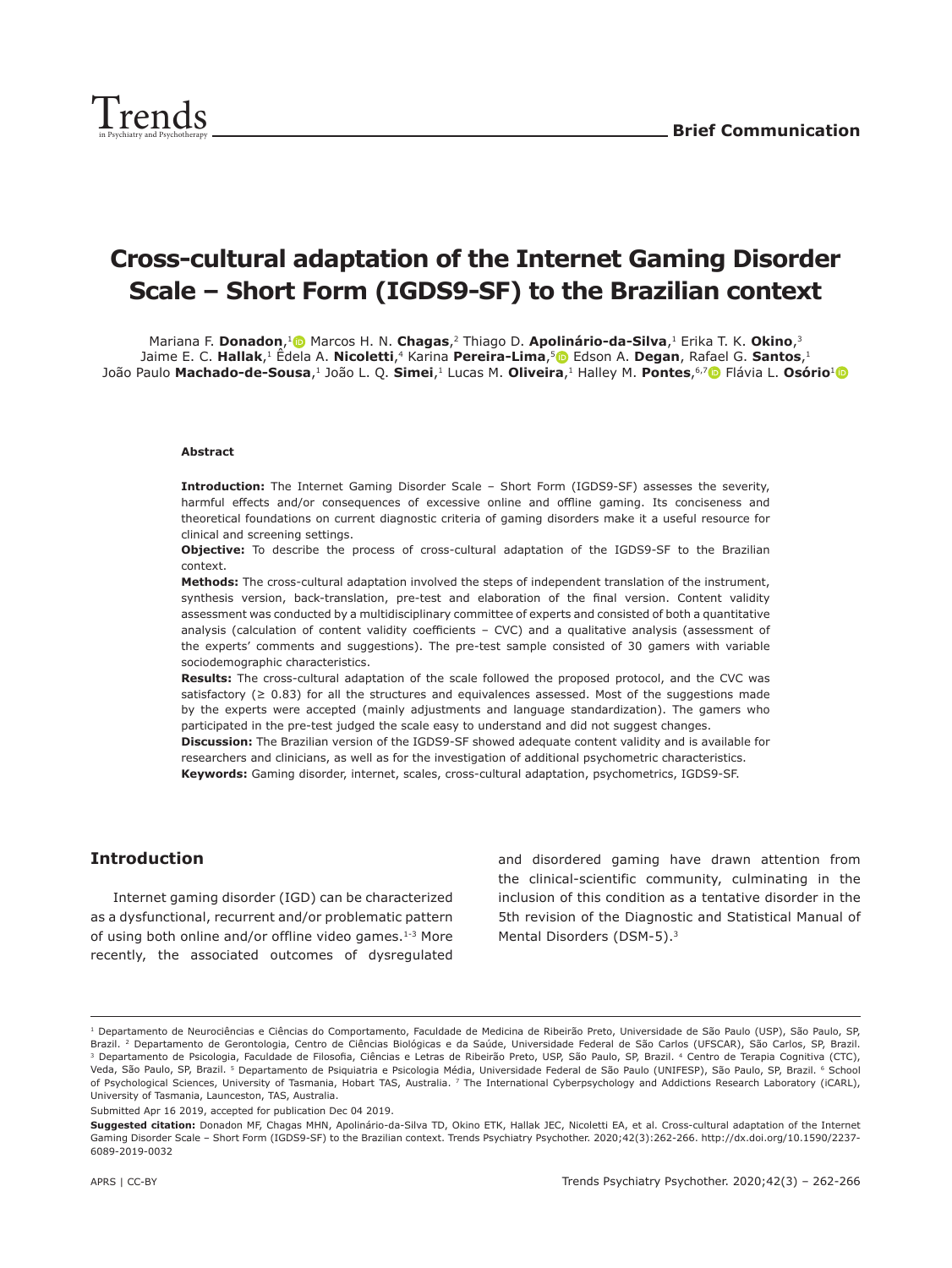According to the DSM-5, IGD denotes persistent use and engagement with online and/or offline video games leading to significant impairment and/or distress (for a minimum of 12 months) as per the endorsement of at least five of the following nine key symptoms: a) concerns about gaming; b) withdrawal symptoms when gaming is interrupted; c) tolerance and/or need to spend increasingly more time gaming; d) failed attempts to control engagement in gaming; e) loss of interest in other activities; f) excessive use of games despite knowledge about associated psychosocial problems; g) lying to family members and/or health professionals in respect to the amount of time spent in gaming; h) use of gaming to escape or relieve negative states; and i) impairment/ loss of significant relationships, employment, study, or career opportunities due to gaming.3

The impacts associated with IGD are many, with an emphasis on a) impairments in social, professional, academic, and family activities and relationships<sup>3-5</sup>; b) use of gaming as a resource for coping with or procrastinating contact with life difficulties<sup>2</sup>; c) stimulation of violent behaviors when games involve this theme<sup>6</sup>; and d) increasingly hostile behaviors toward the surrounding environment.<sup>7</sup>

IGD may affect individuals of all ages and its prevalence in adolescents and adults ranges between 10 and 37%,<sup>8,9</sup> being more predominant among male gamers.10,11 The time spent in gaming activities also varies widely, with studies reporting continuous gaming for up to 72 hours a week in disordered gaming cases.6 The comorbid conditions most commonly associated with IGD according to available evidence are major depressive disorder, social anxiety, and attention-deficit hyperactivity disorder.<sup>12,13</sup>

Given the severity, recurrence, and significant impairments associated with IGD, it has become increasingly important to identify and treat affected individuals. However, few instruments are currently available for the screening and assessment of cases.<sup>14</sup> Examples include the Problem Video Game Playing (PVP)15 questionnaire, the contents of which do not directly correspond to the current diagnostic criteria of the DSM-5, the Internet Gaming Disorder Scale,<sup>16</sup> and the Game Addiction Scale (GAS),<sup>17,18</sup> which includes a relatively large number of items to be used as a screening instrument.

Conversely, the Internet Gaming Disorder Scale – Short Form (IGDS9-SF), developed by Pontes & Griffiths,<sup>19</sup> deserves note for consisting of only nine items derived from the DSM-5 criteria and intended to assess the severity of IGD symptoms, as well as the harmful effects and/or consequences of excessive online and offline gaming.

In the initial development study, the IGDS9-SF was shown to have adequate psychometric properties including criterion validity (moderate correlations with weekly gaming time  $[r = 0.325]$  and strong correlations with the Internet Gaming Disorder-20 Test [IGD-20; r = 0.842]) and construct validity (single factor structure). It also presented a moderate reliability indicator (internal consistency, with alpha = 0.87). Furthermore, the IGDS9-SF has already been translated and validated in seven languages: Slovenian,<sup>20</sup> Portuguese from Portugal,<sup>21</sup> Italian,<sup>22</sup> Persian,<sup>23</sup> Polish,<sup>24</sup> Turkish, and Chinese. In those studies, the psychometric properties of the IGDS9-SF were also found to be adequate (through confirmatory factor analysis), similarly to the original study.

To the best of the authors' knowledge, there are no instruments available to assess IGD in the Brazilian context. According to Abreu et al., $2$  studies have assessed IGD using instruments adapted from the diagnostic criteria of substance use disorders due to the lack of a standardized IGD tool in Brazil.

Taken together, the lack of instruments for the assessment of IGD in the Brazilian context, the expressive prevalence and negative impacts of IGD on social functioning, and the increasingly recurrent patterns of gaming misuse highlight the need for resources that allow a wide and brief screening and referral/management of possible cases of IGD. In this context, the IGDS9-SF is a promising tool, which justifies its adaptation and the conduction of psychometric studies in Brazil. Therefore, the aim of this study was to conduct a cross-cultural adaptation of the IGDS9-SF to the Brazilian context and to assess the content validity of the instrument.

## **Method**

The study was approved by the local ethics committee (process no. 04781318.5.0000.5440). The cross-cultural adaptation was initiated after approval by the original author of the scale (H. M. Pontes), who holds the intellectual property rights of the IGDS9-SF.

The process of translation and adaptation of the IGDS9-SF to Brazilian Portuguese followed the steps proposed by Beaton et al.,<sup>25</sup> i.e., initial translation, translation synthesis, back-translation, review by an expert committee, and a pilot pre-test. The translation was carried out by three bilingual professionals with expertise in different areas: psychology (KPL), neuroscience (RGS), and languages (English teacher) (EAD), who made independent translations of the instrument. A synthesis version of the three translations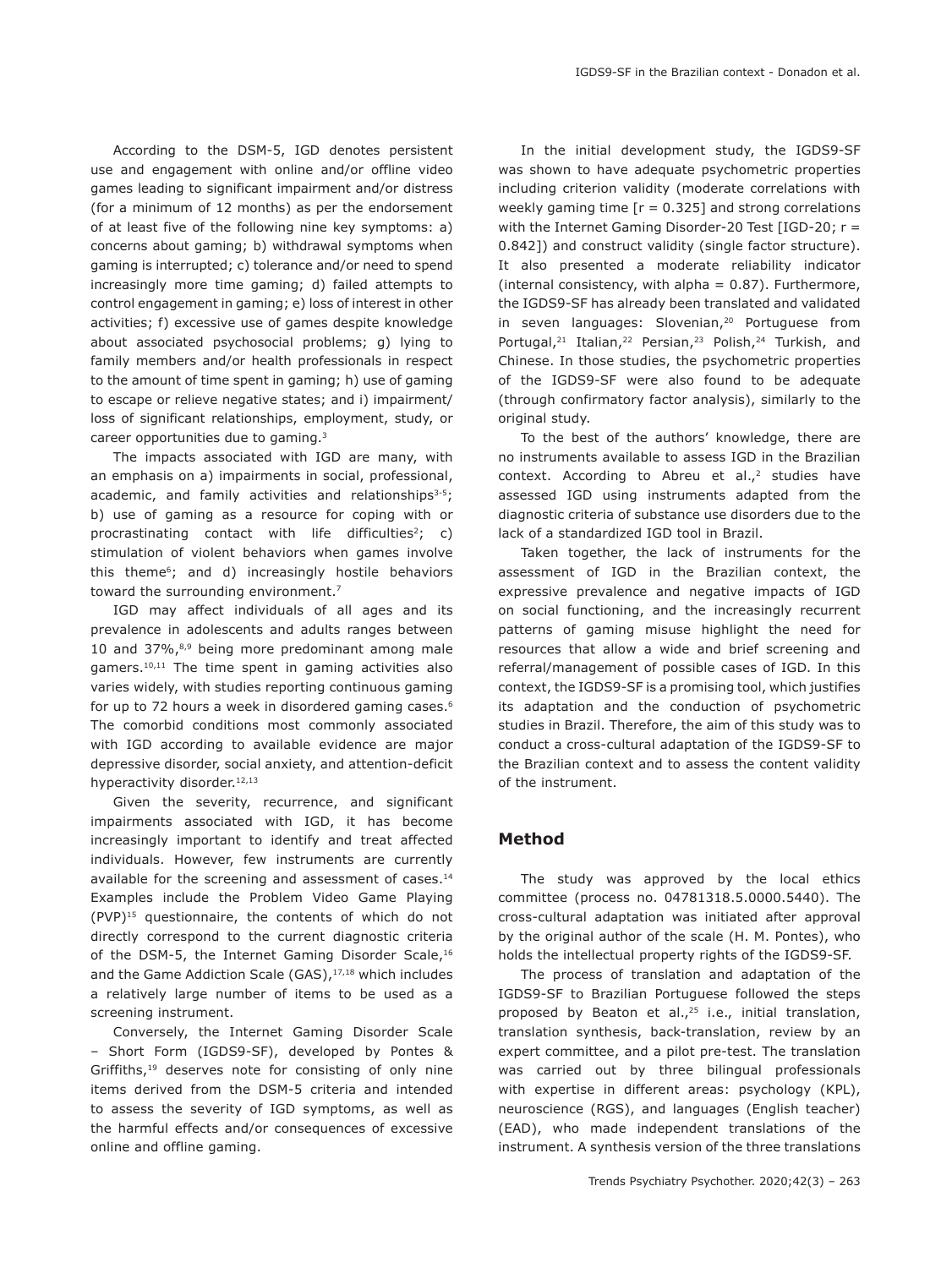(SV1) was then created to resolve discrepancies and to include the terms deemed most adequate for the Brazilian context. This step was performed by two psychologists (FLO, MFD) with previous experience in the fields of psychometrics, psychological assessment, and mental health, who performed the role of judges. The SV1 was then back-translated into English by another Brazilian psychologist (JPMS) with experience in psychopathology. The back-translated version was then examined and approved by the author of the original scale.

Analysis of content validity was performed by an expert committee consisting of two clinical psychologists (ETKO, EAN) and three psychiatrists who also worked as researchers and university professors (JECH, MHNC, TDAS). In each analysis, the experts examined the conceptual, semantic, idiomatic, and cultural equivalence of the instrument as proposed by Beaton et al.25 The analyses were independently performed by each expert and documented in an assessment form developed for the study. The experts were instructed to classify each item according to the following scale: 1 = not equivalent;  $2 =$  with very little equivalence;  $3 =$ somewhat equivalent;  $4 =$  moderately equivalent; and 5 = very equivalent.

The content validity coefficient (CVC) proposed by Hernández-Nieto<sup>26</sup> was calculated for each item of the instrument and also as a whole. A cut-off point of  $\geq$  0.70 was deemed as satisfactory.<sup>27</sup> Finally, the judges examined the considerations of the committee, accepting relevant suggestions and devising the final version of the instrument, which was again sent to and approved by the original author.

For the pre-test, a sample of 30 gamers that included both sexes (53.4% male), with age ranging from 18 to 83 years (mean =  $35.68$ , standard deviation =  $17.5$ ), and different schooling levels (80% above 9 years of study) was selected by convenience. Participants were instructed to read the instructions, response alternatives, and the content of each item, and then explain what they understood. Subsequently, the gamers were asked if there was any word of difficult understanding and/or if they had any adjustment suggestions.

The process of cross-cultural adaptation of the instrument is described in detail in Table S1, available as online-only supplementary material.

#### **Results**

The mean score obtained for each of the equivalences assessed and the CVC calculated for each of the instrument's structures are presented in Table 1.

As seen in Table 1, all components of the IGDS9-SF presented with satisfactory CVC ( $\geq$  0.83), regardless of the type of equivalence assessed. The total CVC of the instrument for the different equivalences was above 0.96.

Experts' suggestions were minor: in the title, the expression "*Transtorno de Jogos*" was changed to

**Table 1 -** Expert agreement indicators for the Brazilian version of the Internet Gaming Disorder Scale – Short Form (IGDS9-SF), detailed by item

|              | Semantic equivalence |        |            | <b>Idiomatic equivalence</b> |        |            | <b>Cultural equivalence</b> |        |            | <b>Conceptual equivalence</b> |        |            |
|--------------|----------------------|--------|------------|------------------------------|--------|------------|-----------------------------|--------|------------|-------------------------------|--------|------------|
| Component    | Mean                 | (SD)   | <b>CVC</b> | Mean                         | (SD)   | <b>CVC</b> | Mean                        | (SD)   | <b>CVC</b> | Mean                          | (SD)   | <b>CVC</b> |
| Title        | 4.80                 | (0.44) | 0.96       | 4.80                         | (0.44) | 0.96       | 5.00                        | (0.00) | 0.99       | 5.00                          | (0.00) | 0.99       |
| Instructions | 4.80                 | (0.44) | 0.96       | 4.80                         | (0.44) | 0.96       | 4.80                        | (0.44) | 0.96       | 5.00                          | (0.00) | 0.99       |
| Statement 1  | 5.00                 | (0.00) | 0.99       | 5.00                         | (0.00) | 0.99       | 5.00                        | (0.00) | 0.99       | 5.00                          | (0.00) | 0.99       |
| Statement 2  | 5.00                 | (0.00) | 0.99       | 5.00                         | (0.00) | 0.99       | 5.00                        | (0.00) | 0.99       | 5.00                          | (0.00) | 0.99       |
| Statement 3  | 5.00                 | (0.00) | 0.99       | 5.00                         | (0.00) | 0.99       | 5.00                        | (0.00) | 0.99       | 5.00                          | (0.00) | 0.99       |
| Statement 4  | 5.00                 | (0.00) | 0.99       | 5.00                         | (0.00) | 0.99       | 5.00                        | (0.00) | 0.99       | 5.00                          | (0.00) | 0.99       |
| Statement 5  | 5.00                 | (0.00) | 0.99       | 5.00                         | (0.00) | 0.99       | 5.00                        | (0.00) | 0.99       | 5.00                          | (0.00) | 0.99       |
| Item 1       | 4.60                 | (0.54) | 0.92       | 4.80                         | (0.44) | 0.96       | 4.80                        | (0.45) | 0.95       | 5.00                          | (0.00) | 0.99       |
| Item 2       | 5.00                 | (0.00) | 0.99       | 5.00                         | (0.00) | 0.99       | 5.00                        | (0.00) | 0.99       | 5.00                          | (0.00) | 0.99       |
| Item 3       | 5.00                 | (0.00) | 0.99       | 5.00                         | (0.00) | 0.99       | 4.80                        | (0.44) | 0.96       | 5.00                          | (0.00) | 0.99       |
| Item 4       | 5.00                 | (0.00) | 0.99       | 5.00                         | (0.00) | 0.99       | 4.80                        | (0.44) | 0.96       | 5.00                          | (0.00) | 0.99       |
| Item 5       | 4.20                 | (0.83) | 0.83       | 4.60                         | (0.54) | 0.92       | 4.60                        | (0.89) | 0.91       | 4.80                          | (0.44) | 0.96       |
| Item 6       | 4.60                 | (0.89) | 0.91       | 4.60                         | (0.89) | 0.91       | 4.80                        | (0.44) | 0.96       | 4.80                          | (0.44) | 0.96       |
| Item 7       | 4.80                 | (0.44) | 0.96       | 4.80                         | (0.44) | 0.96       | 4.80                        | (0.44) | 0.96       | 4.80                          | (0.44) | 0.96       |
| Item 8       | 4.60                 | (0.54) | 0.92       | 4.80                         | (0.44) | 0.96       | 4.80                        | (0.44) | 0.96       | 4.40                          | (0.90) | 0.89       |
| Item 9       | 4.40                 | (0.89) | 0.87       | 4.60                         | (0.89) | 0.91       | 4.80                        | (0.44) | 0.96       | 4.80                          | (0.44) | 0.96       |
| Total        | 4.80                 | (1.85) | 0.96       | 4.86                         | (1.76) | 0.97       | 4.88                        | (1.17) | 0.97       | 4.91                          | (0.26) | 0.98       |

 $CVC = content$  validity coefficient:  $SD = standard$  deviation.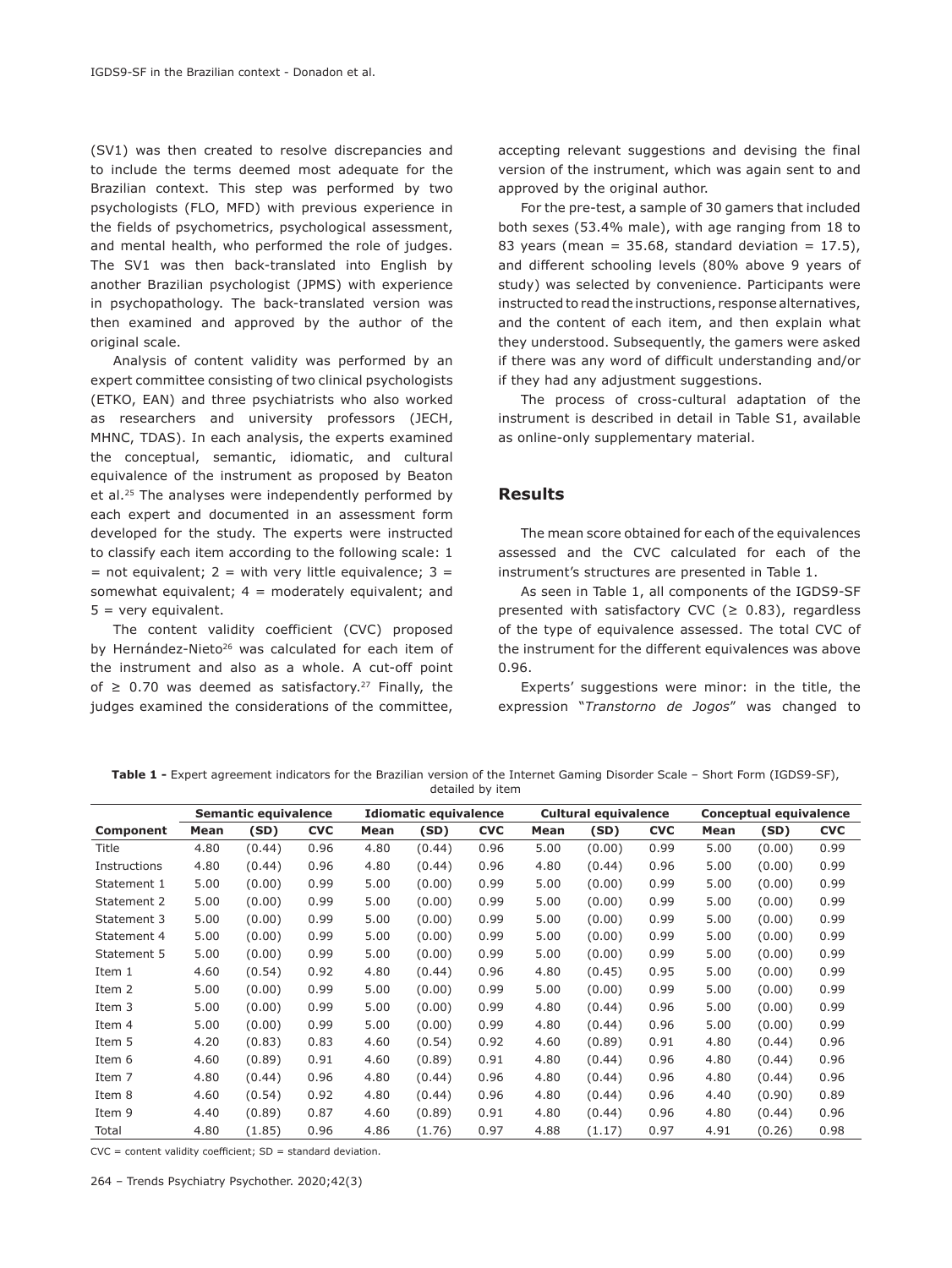"*Transtorno do Jogo*" to reflect the definition of the disorder in the DSM-5 and to account for the differences between European and South American Portuguese.

Changes were made in the instructions and on items 4 and 5 to improve the overall cultural equivalence of the instrument. Thus, the word "*console*" was replaced by "*videogame*," "*sistematicamente*" was replaced by "*repetidamente*", and "*passatempo*" was replaced by "*hobbies*." Minor adjustments were also made on items 1 and 6 in order to standardize language, adopting "*atividade de jogo*" rather than "*experiência de jogo*" or "*hábito de jogar*." Finally, a minor correction on item 9 of the Portuguese version was made because "*importante*" is a qualifier that applies only to the noun "*relacionamento*," and not to the remaining nouns in the sentence.

One final consideration refers to item 5, for which the lowest semantic equivalence CVC was found. When assessing this item, one of the judges rated equivalence as "somewhat equivalent," arguing that the translation of the word "*previamente*" to "*antigo*" altered the meaning of the sentence. Although the argument was valid, since the two words are not synonymous according to the Michaelis Portuguese dictionary,<sup>28</sup> the suggestion was not incorporated because it was not supported by any of the other experts. In addition, the conceptual and cultural equivalence of the item was quite adequate  $(CVC = 0.83)$ , which contributed to keep it in its original format.

After these adjustments, the resulting version was sent again to the original author to be assessed, and was then considered the final, official version of the Brazilian IGDS9-SF. The Brazilian version of the IGDS9- SF was named "*Escala de Transtorno de Jogo pela Internet – Versão Reduzida*" and can be found in Table S2, available as online-only supplementary material.

In the pre-test stage, the items were easily understood by the sample, and there were no further suggestions of modification in any part of the instrument.

#### **Discussion**

The IGDS9-SF was created to assess symptoms of disordered gaming according to the DSM-5 and has been widely used internationally, with several psychometric validation and adaptation studies to many languages. Until now, the cross-cultural adaptation of the instrument had not been performed in Brazil, a gap that was fulfilled by the present study.

The cross-cultural adaptation of the scale followed all the steps of the method proposed by Beaton et al.25 To accomplish the pre-established steps, a team of translators with different academic backgrounds was formed to increase the chances of finding terms that were most adequate to the wide Brazilian cultural context. The training background of professionals involved in the translation of scales in a process of cross-cultural adaptation is important to preserve the original characteristics of the instrument, making it appropriate for the population with which it is intended to be used.<sup>28,29</sup>

The characteristics of the experts that formed the adaptation committee followed the recommendations made in the literature<sup>29,30</sup>: all members were bilingual and experts in the fields of psychology and psychiatry, with previous knowledge about the construct under assessment. The use of a quantitative methodology to assess content validity is another strength of this study, as it helps minimizing potential biases due to subjectivity inherent to this type of assessment. This approach helped increase the robustness of the analyses by providing reliable indicators. 31-33

In addition, the consideration and incorporation of the changes suggested by the experts in the final version of the Brazilian IGDS9-SF were important and support the need for complementary qualitative analyses in these cases. The entire content of the scale was understood by the target audience without difficulties in the pre-test, leading to no further suggestion of change at this stage. It should be emphasized that the pre-test sample was diverse in terms of sex, age and education background, which reinforces the adequacy of the instrument for the general population.

Based on the aforementioned procedures, it is concluded that the Brazilian IGDS9-SF has been adequately adapted to the Brazilian context and had its content validity assessed. Future research should now assess the psychometric properties of the Brazilian IGDS9-SF in terms of its validity and reliability using a robust quantitative methodology, in order to further corroborate the adequacy of the instrument. The IGDS9-SF can be used without the need to request authorization from the authors, whether in clinical or research settings.

#### **Disclosure**

No conflicts of interest declared concerning the publication of this article.

#### **References**

1. Charlton JP, Danforth ID. Distinguishing addiction and high engagement in the context of online game playing. Comput Human Behav. 2007;23:1531-48.